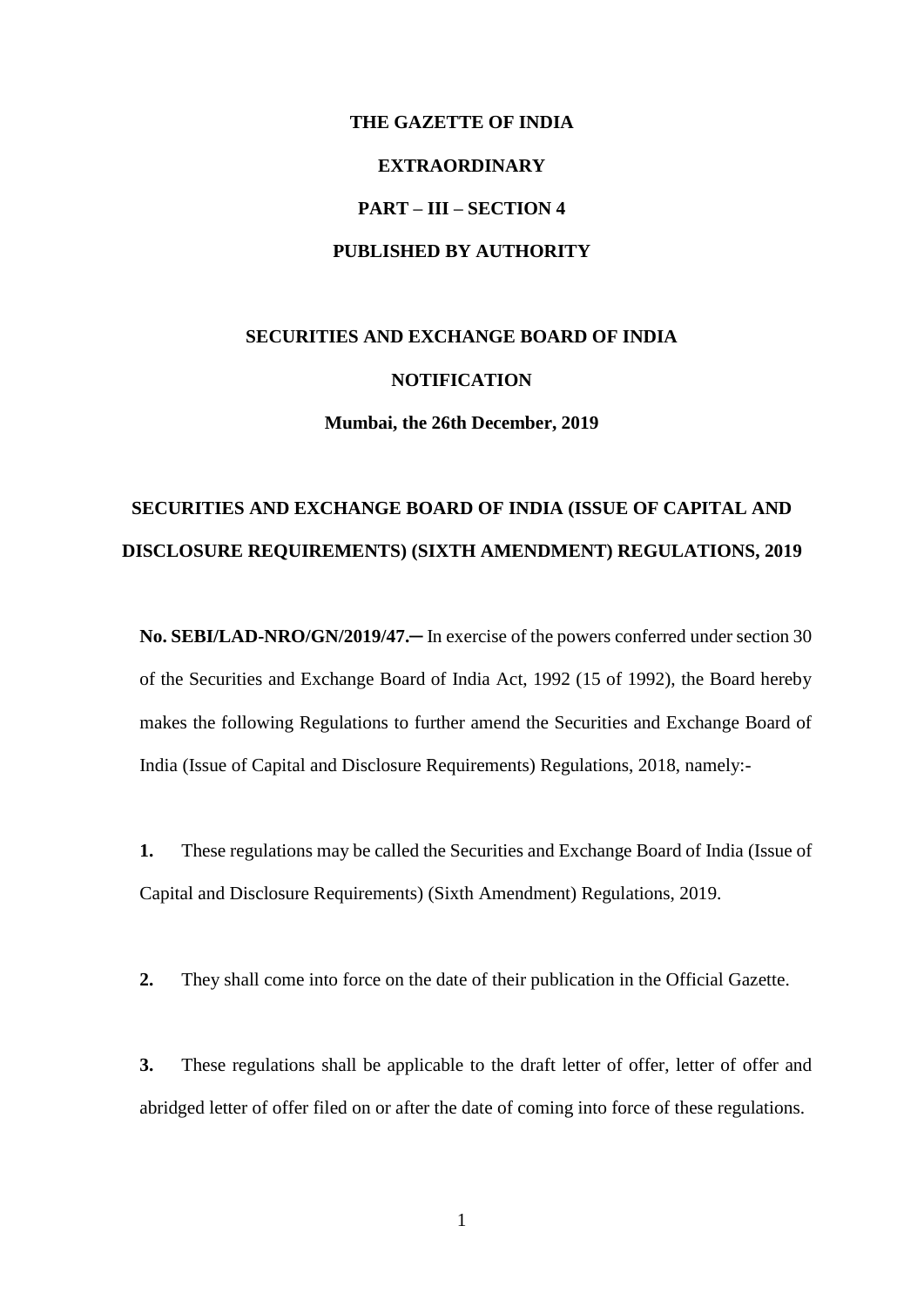**4.** In the Securities and Exchange Board of India (Issue of Capital and Disclosure Requirements) Regulations, 2018,-

- I. In regulation 70, after sub-regulation (6), the following sub-regulation shall be inserted, namely,-
	- "(7) In the letter of offer and the abridged letter of offer, the issuer shall disclose the process of credit of rights entitlements in the demat account and renunciation thereof."
- II. Regulation 76 shall be substituted by the following regulation, namely,-

#### "**ASBA.**

**76**. An applicant to the rights issue shall do so only through the ASBA facility, which facility shall be provided by the issuer in the manner specified by the Board:

Provided that payment through any other electronic banking mode shall be permitted in respect of an application made for any reserved portion outside the issue period."

III. After regulation 77 and before regulation 78, the following regulation shall be inserted, namely,-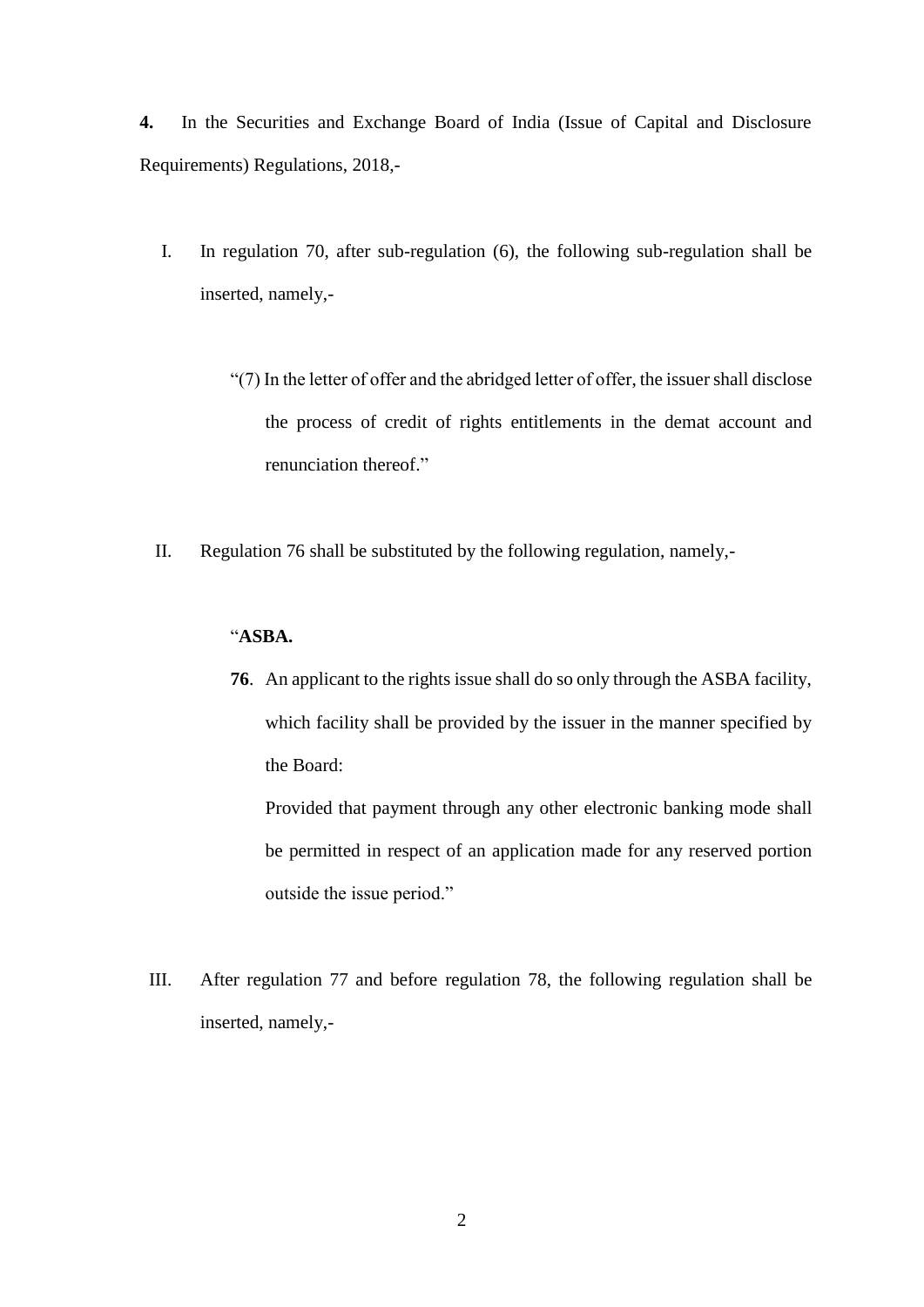#### "**Credit of rights entitlements and allotment of specified securities.**

- **77A**. (1) The rights entitlements shall be credited to the demat account of the shareholders before the date of opening of the issue.
- (2) Allotment of specified securities shall be made in the dematerialised form only."
- IV. In regulation 84,
	- A. the word "three" shall be substituted by the word "two";
	- B. after the words "is situated" and before the words and symbol ", at least", the words and symbol, "and also give an intimation to the stock exchanges for dissemination on their websites" shall be inserted.
- V. In regulation 87, after the words "thirty days" and before the symbol ".", the words "and no withdrawal of application shall be permitted after the issue closing date" shall be inserted.
- VI. In regulation 88, the following second proviso shall be inserted, namely,-

"Provided further that payment of balance money in calls, outside the issue period, may be through electronic banking modes."

VII. In Schedule V, in Form A, in the paragraph beginning with the words and symbol "We confirm that:",-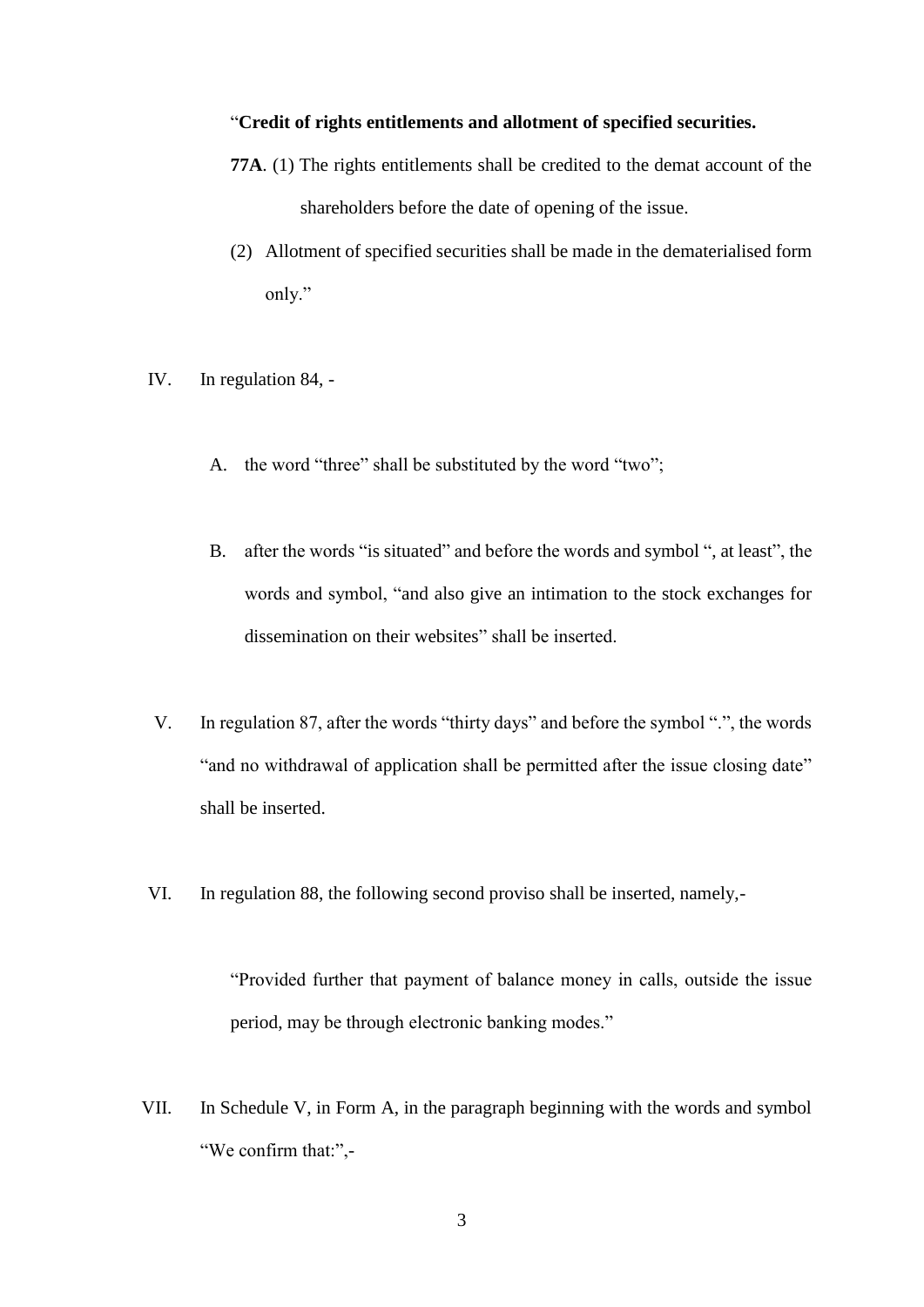- A. clause (10) shall be omitted and existing clauses (11), (12) and (13) shall be re-numbered as clauses (10), (11) and (12) respectively;
- B. after clause (12) so re-numbered, the symbols and words "[\*The option to receive physical security certificates in a rights issue shall be available only for a period of six months from the date of coming into force of these regulations.]" shall be omitted.
- VIII. In Schedule VI, in Part B, in clause (5),
	- A. in sub-clause (XVIII),
		- i. in item (1), the words and symbol "issue of certificates/demat credit" shall be substituted by the words "demat credit of securities";
		- ii. in item (2),
			- a. in sub-item (b), para 2. shall be omitted;
			- b. in sub-item (e), the words "paid along with application, and particulars of cheque, etc. to be drawn in favour of the issuer's account" shall be substituted by the words "blocked with SCSB for using ASBA facility";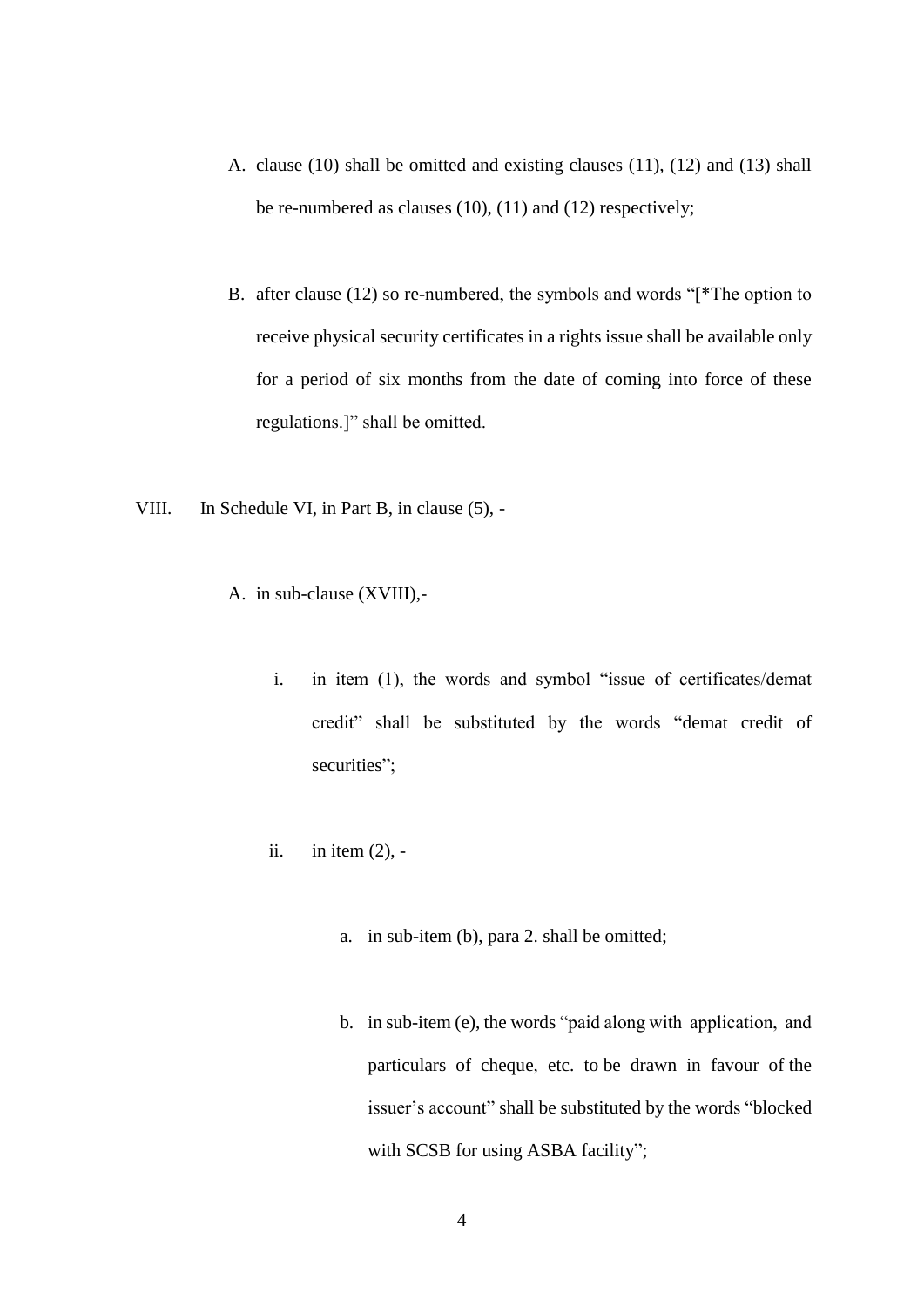- c. in sub-item (f), the words "and shall not utilise the application form for any purpose including renunciation even if it is received subsequently" shall be omitted.
- iii. in item  $(5)$ ,
	- a. the word and symbol "/ refunds" shall be substituted by the words and symbols "/ un-blocking of ASBA/ refunds";
	- b. the word "refund" shall be substituted by the words and symbol "un-blocking of ASBA/refund"
- iv. in item (6), in para c), existing sub-paras (i), (ii) and (iii) shall be re-numbered as sub-paras (ii), (iii) and (iv) and before the sub-para (ii) so re-numbered, the following sub-para shall be inserted, namely,-
	- "(i) Unblocking amounts blocked using ASBA facility"
- B. in sub-clause (XIX), in item (f), the words "and to consider them similar to non-ASBA applications while finalizing the basis of allotment" shall be omitted;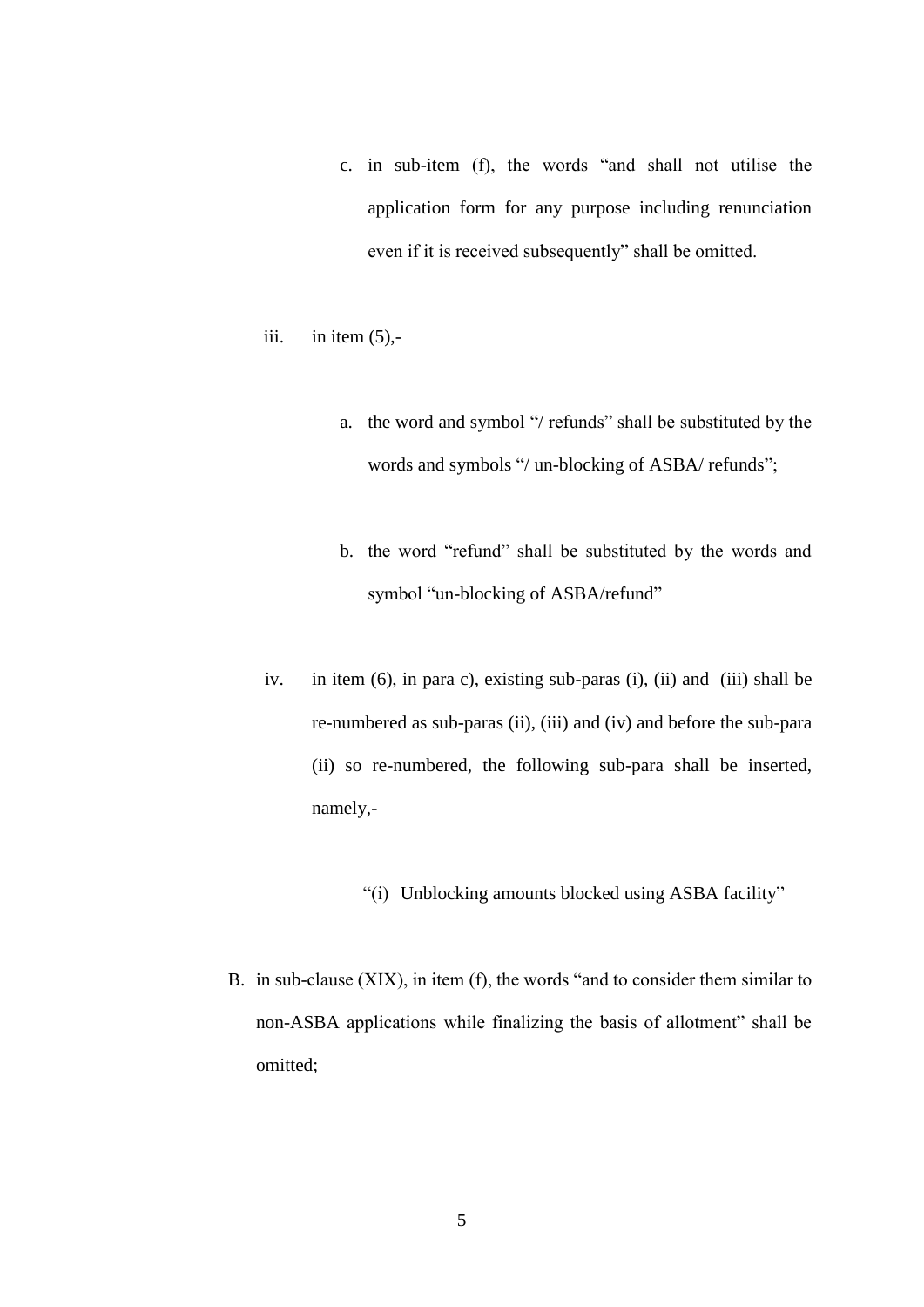- C. in sub-clause (XXIII), item (A) shall be substituted by the following item, namely,-
	- "(A) Allotment of specified securities shall be in the demateralised form."

**sd/-**

## **AJAY TYAGI**

## **CHAIRMAN**

### **SECURITIES AND EXCHANGE BOARD OF INDIA**

### **Footnote:**

1. The SEBI (Issue of Capital and Disclosure Requirements) Regulations, 2018 were published in the Gazette of India on September 11, 2018 vide No. SEBI/LAD-NRO/GN/2018/31.

2. The Principal Regulations were subsequently amended on:-

- (a) December 31, 2018 by the Securities and Exchange Board of India (Issue of Capital and Disclosure Requirements)(Amendment) Regulations, 2018, vide notification No. SEBI/LAD-NRO/GN/2018/57.
- (b) March 29, 2019 by the Securities and Exchange Board of India (Issue of Capital and Disclosure Requirements)(Amendment) Regulations, 2019, vide notification No. SEBI/LAD-NRO/GN/2019/05.